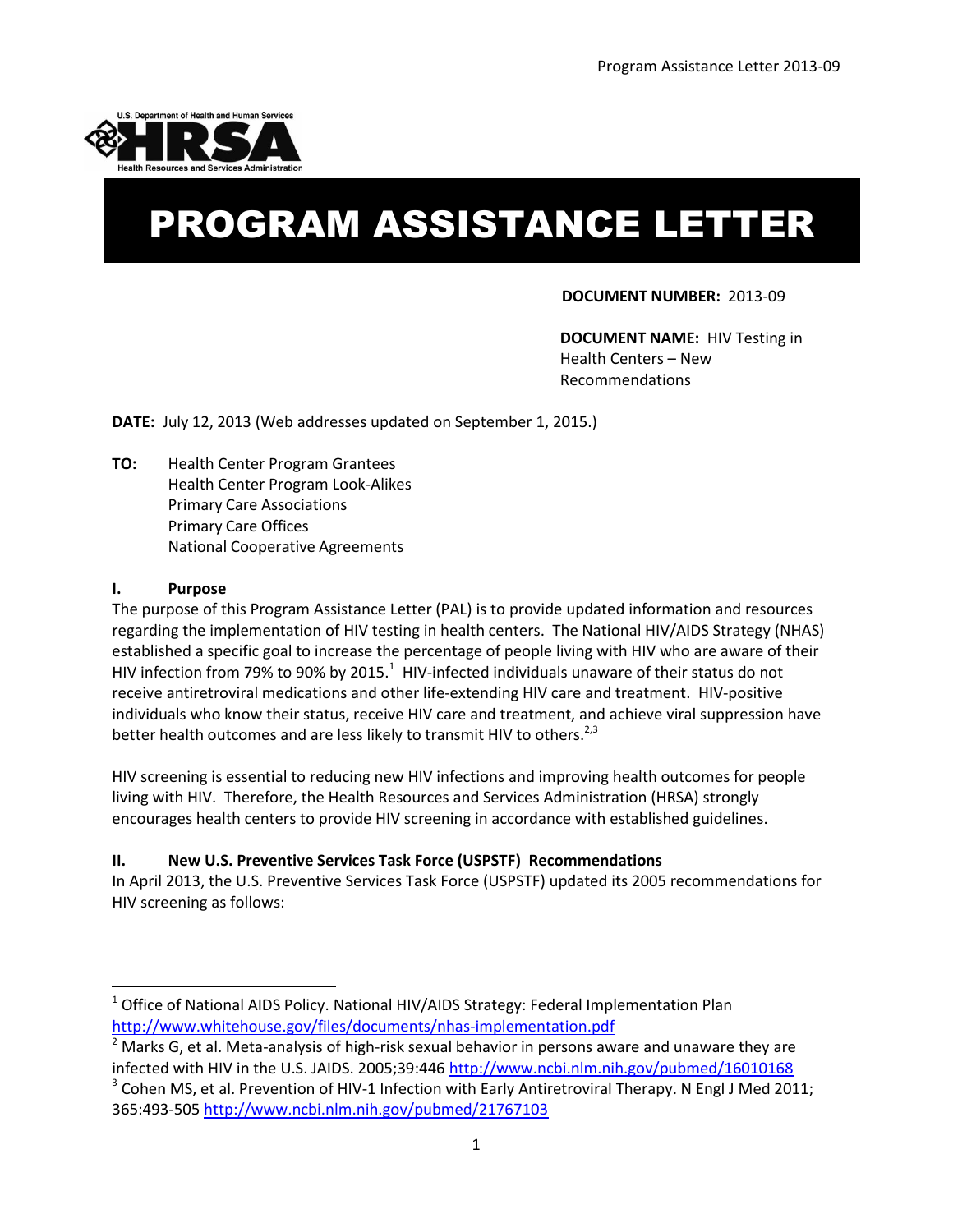- The USPSTF recommends that clinicians screen adolescents and adults aged 15 to 65 years for HIV infection. Younger adolescents and older adults who are at increased risk should also be screened. (Grade A recommendation)
- The USPSTF recommends that clinicians screen all pregnant women for HIV, including those who present in labor who are untested and whose HIV status is unknown. (Grade A recommendation $)^4$

The USPSTF Grade A recommendation indicates a high level of certainty that this preventive service has substantial net benefit, and additionally, may alleviate financial barriers to HIV testing for health centers and their patients. Furthermore, USPSTF recommendations closely align with Centers for Disease Control and Prevention (CDC) recommendations for the implementation of routine HIV testing in health care settings. These CDC recommendations are described in PAL 2010-13: HIV Testing in Health-Care Settings.<sup>5</sup>

# **III. HRSA HIV Testing and Related Services Uniform Data System (UDS) Reporting**

To support identification and documentation of health center success in increasing access to HIV testing and related services, the Bureau of Primary Health Care (BPHC) has proposed to add two new clinical performance measures to the Uniform Data System (UDS) required reporting for calendar year 2014, including HIV positivity rate and HIV cases with timely follow-up.<sup>6</sup>

## **IV. Key Resources**

Health centers can use the resources below to learn more about guidelines for HIV screening and related services.

- A. HIV Guidelines and Recommendations
	- **U.S. Preventive Services Task Force** 
		- *Screening for HIV – Current Recommendations* <http://www.uspreventiveservicestaskforce.org/uspstf/uspshivi.htm>
		- *USPSTF A and B Recommendations* List of preventive services with a Grade A or B [http://www.uspreventiveservicestaskforce.org/uspstf/](http://www.uspreventiveservicestaskforce.org/Page/Name/uspstf-a-and-b-recommendations/)Page/Name/uspstf-a-and-b-recommendations/
	- **Centers for Disease Control and Prevention** 
		- *Revised Recommendations for HIV Testing of Adults, Adolescents, and Pregnant Women in Health-Care Settings* <http://www.cdc.gov/mmwr/preview/mmwrhtml/rr5514a1.htm>
	- **AIDSinfo** Provides information on HIV/AIDS treatment, prevention, and research <http://aidsinfo.nih.gov/>
- B. National HIV/AIDS Strategy

 $\overline{\phantom{a}}$ 

- **Office of National AIDS Policy** <http://www.whitehouse.gov/administration/eop/onap/nhas>
- **National HIV/AIDS Strategy Federal Implementation Plan** <http://www.whitehouse.gov/files/documents/nhas-implementation.pdf>

<sup>&</sup>lt;sup>4</sup> USPSTF. Screening for HIV: U.S. Preventive Services Task Force Recommendation Statement. Annals of Internal Medicine. 2013 Jul 2;159(1):51-60<http://annals.org/article.aspx?articleid=1700660>

<sup>&</sup>lt;sup>5</sup> HRSA. Program Assistance Letter 2010-13: HIV Testing in Health-Care Settings http://bphc.hrsa.gov/[qualityimprovement/clinicalquality/hiv-aids/pal201013.html](http://bphc.hrsa.gov/qualityimprovement/clinicalquality/hiv-aids/pal201013.html)

<sup>&</sup>lt;sup>6</sup> HRSA. Program Assistance Letter 2013-07: Proposed Uniform Data System Changes for Calendar Year 2014